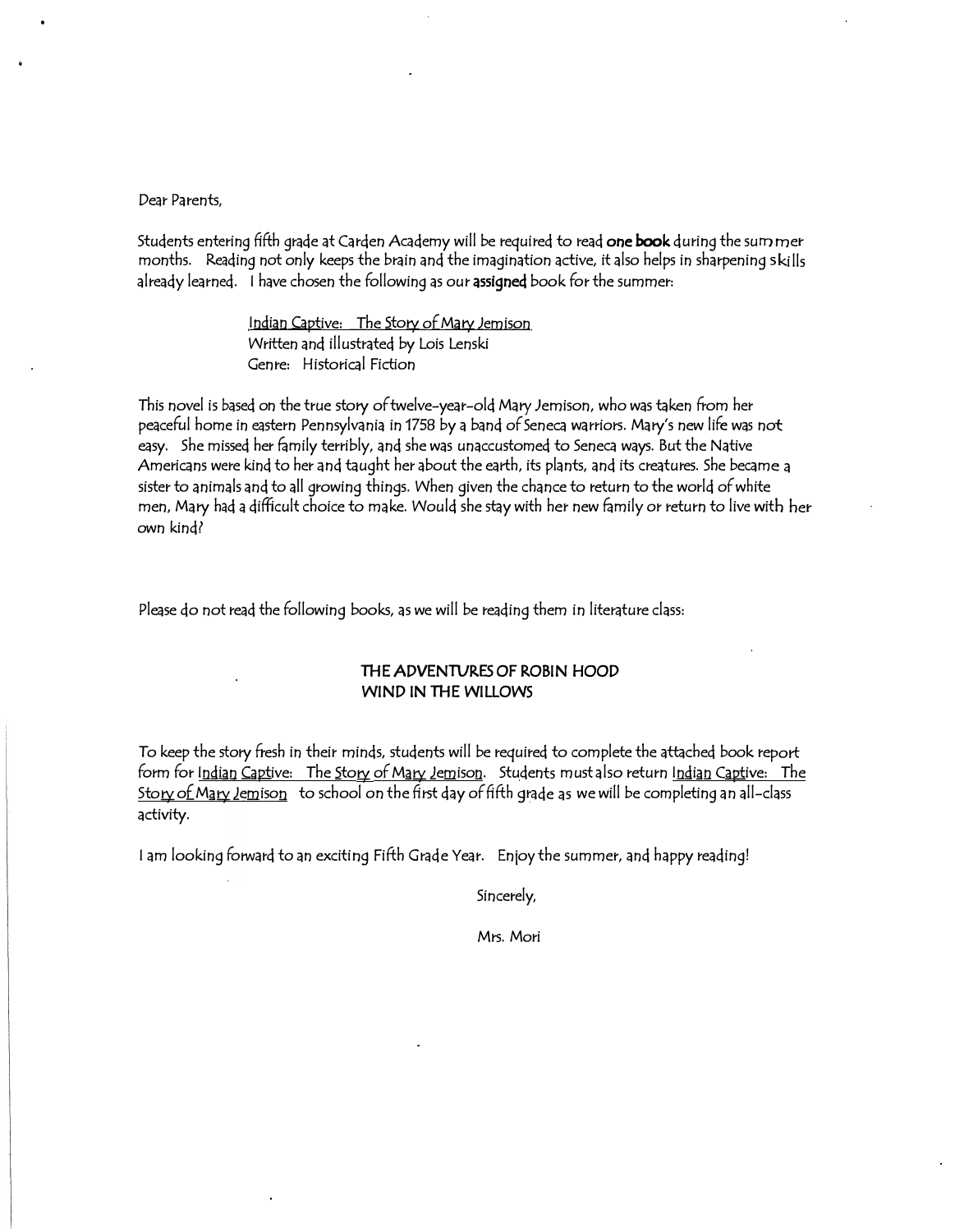## **SUMMER BOOK REPORT**

Directions: DO NOT WRITE ON THIS PAPER. Use a blank sheet of paper, and copy each heading on it. Then, answer the questions below on your paper. Number each question on your paper. You do not have to write out the question, but you must answer in complete sentences.

#### **STORY EVENTS:**

- 1. Who are the characters?
- 2. What is the setting?
- 3. What is the main problem in the story?

#### **GRAMMAR**

- 1. Write 3 **interesting** nouns from the book.
- 2. Write 3 **interesting** verbs from the book.
- 3. Write 3 **interesting** adjectives from the book.
- 4. Write 3 interesting adverbs from the book.

#### **SUMMARY**

1. Write a short summary of the story. Be sure to include a beginning, middle and an ending.

#### **BOOK REVIEW**

- 1. Who was your favorite character in the book? Explain why.
- 2. What was the best part of the book?
- 3. What was the worst or least interesting part of the book?

4. Decide whether you would recommend this book to a friend or not. Write a paragraph (at least 5 complete sentences) about why you think this would or would not be a good book for other people to read.

### **ART**

1. On the attached sheet, design and color a new book cover design for your book. Be sure to include the book's title and author.

|    | <b>Possible Points</b><br><b>Grading Rubric</b><br>15<br>15<br>25<br>20<br>15<br>10<br>100 |  |
|----|--------------------------------------------------------------------------------------------|--|
|    | 1. Story events                                                                            |  |
| 2. | Grammar                                                                                    |  |
|    | 3. Summary                                                                                 |  |
|    | 4. Book Review                                                                             |  |
| 5. | <b>Art</b>                                                                                 |  |
|    | 6. Neatness                                                                                |  |
|    | <b>Total Points Possible</b>                                                               |  |

**Student Name**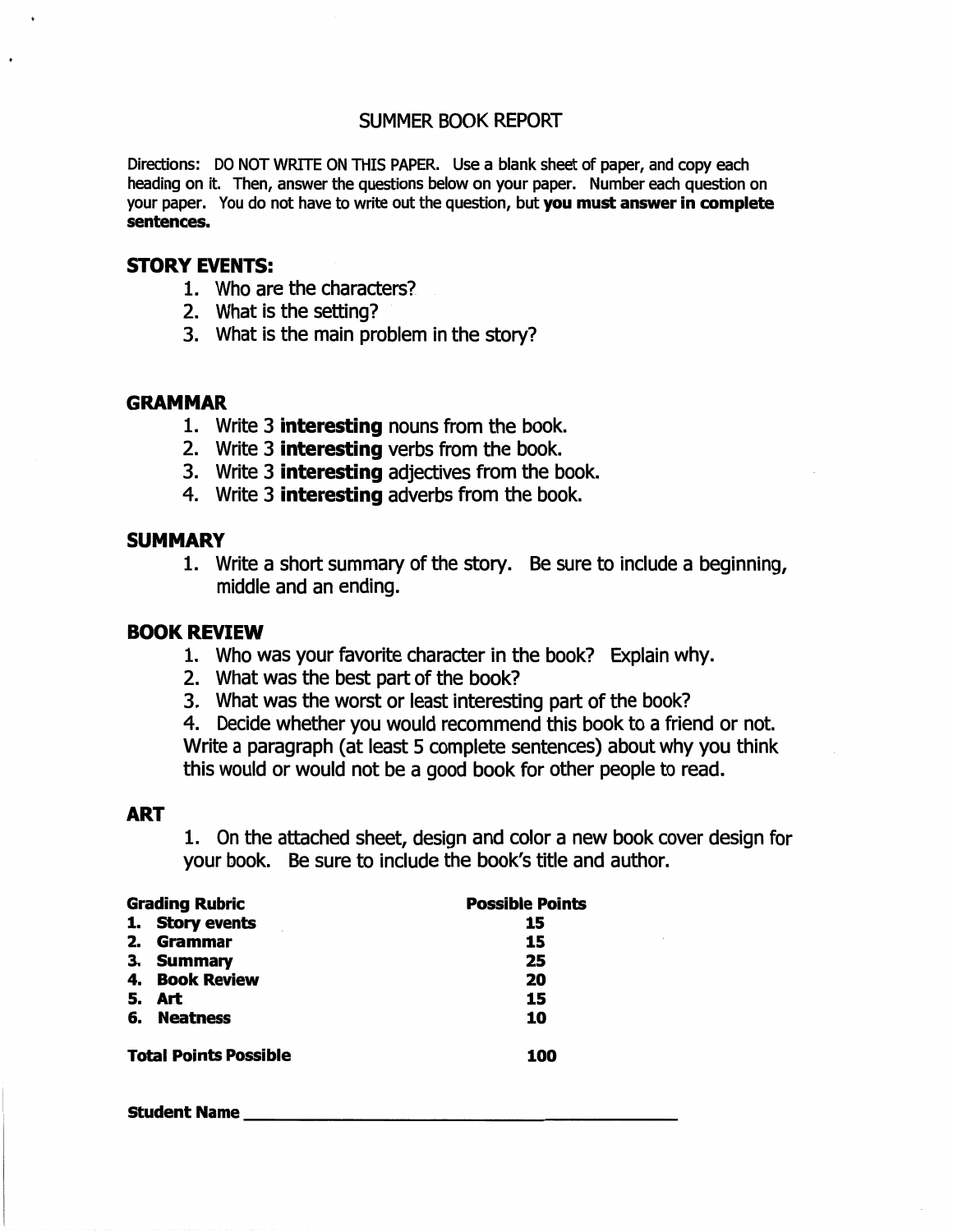# **ART**

Directions: In the space below, design and color a new book cover for your book title.<br>Remember to include the title and author's name.